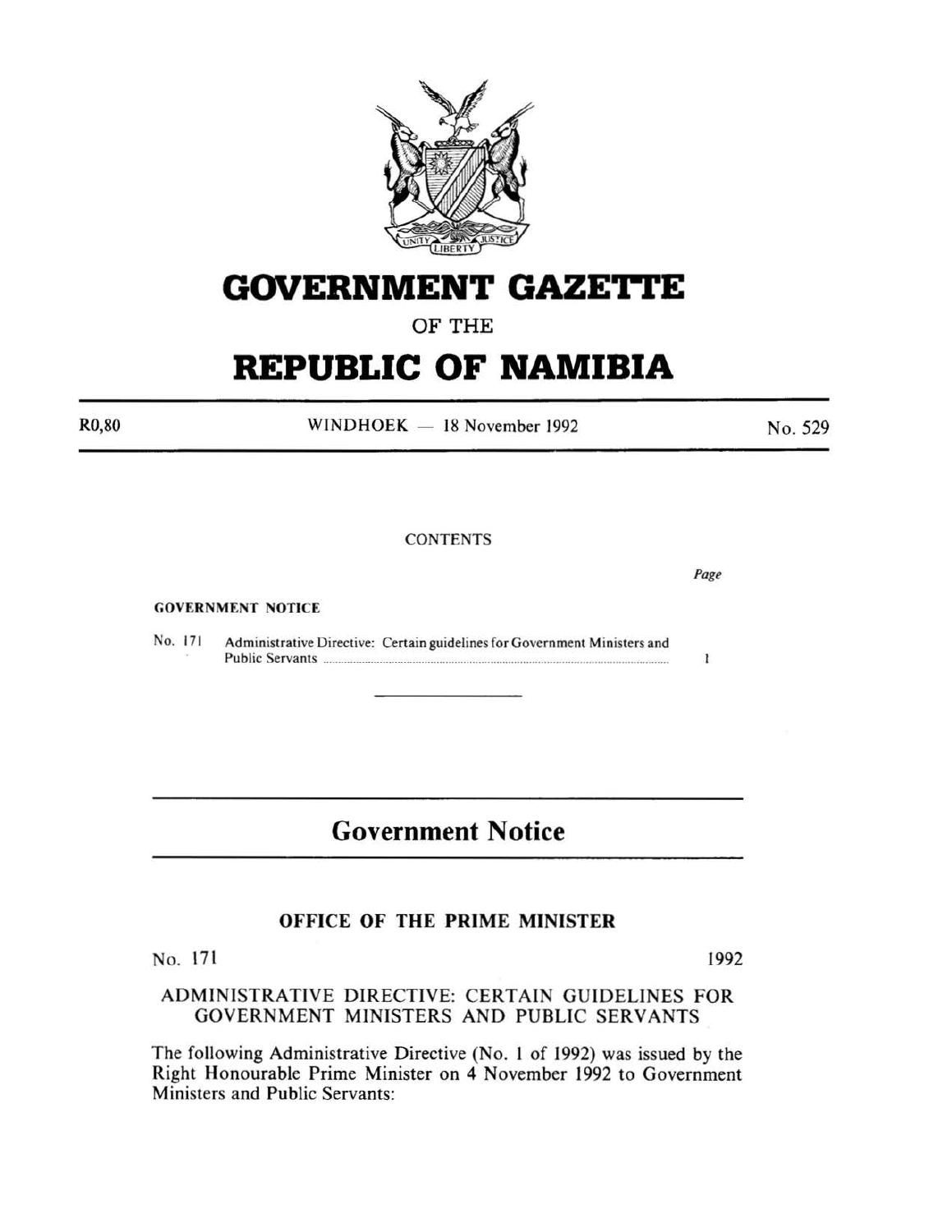Ă,

### "ADMINISTRATIVE DIRECTIVE NO. 1/1992 4 November 1992

#### 1. Donor Funded and Other Projects

Various donors have occasionally indicated that progress in the implementation of donor-funded projects is too slow and that information on the progress made is not always forthcoming.

The government ministries and departments responsible for the implementation of projects also face certain constraints in expeditious implementation of the projects.

As better management is the key to economic and social growth, it is essential to increase awareness of the need to improve both quality and productivity of projects. This requires that project planning and management must be improved.

More effective coordination and control of the various tasks throughout the project cycle can be achieved by adhering to the Integrated Project Planning and Management Cycle (IPPMC). This concept is used by the World Bank and other international funding agencies for their lending programmes and is therefore likely to find ready acceptance with the donors. Personnel responsible for the various projects would do well to familiarize themselves with the IPPMC concept.

According to this concept, each project passes through a cycle comprising the following phases:

Planning, appraisal, and design; Selection, approval, and activation; Operation, control, and handover; and Evaluation and refinement.

Specific tasks may be further identified within these four phases. Figure 1.1 illustrates the relationship among the phases of the project cycle, the tasks within each phase, and their overall dependency on central policy issues. While not every project will conform exactly to it, each project does pass through a cycle consisting of a sequence of phases, and the last phase should produce new project ideas and approaches. Thus, the project cycle is self-renewing.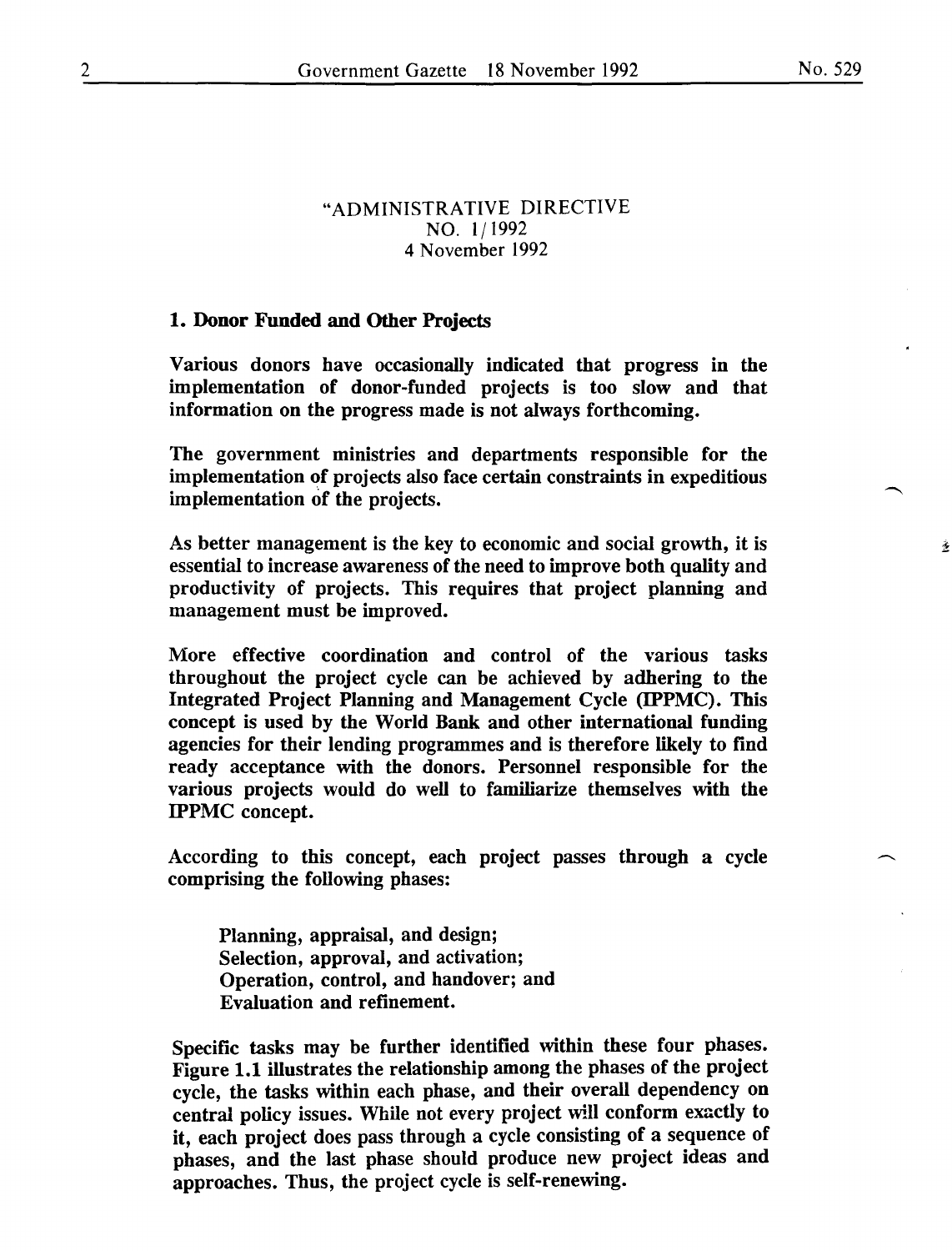There is also a two-way flow of information between those responsible for policy, i.e. the Cabinet, and those responsible for managing each of the project tasks, i.e. the various officers through the permanent secretary within a ministry. This feedback to policy makers in the form of the project managers' response to policy is an important part of the integrated project cycle.



Figure 1.1. Integrated project planning and management cycle: The four phases.

Herewith are some more comments about the various phases:

#### *Phase 1: Planning, Appraisal, and Design*

#### There are three basic tanks in this phase:

*Identification and formulation* of the project involves the actual conception or identification of a project, which may occur in several ways -- basic requirements of the country indicate the need for projects to satisfy them; the planning process often identifies a variety of project possibilities for each sector of society. Identification of an agricultural project may, for instance, first require irrigation and transportation projects.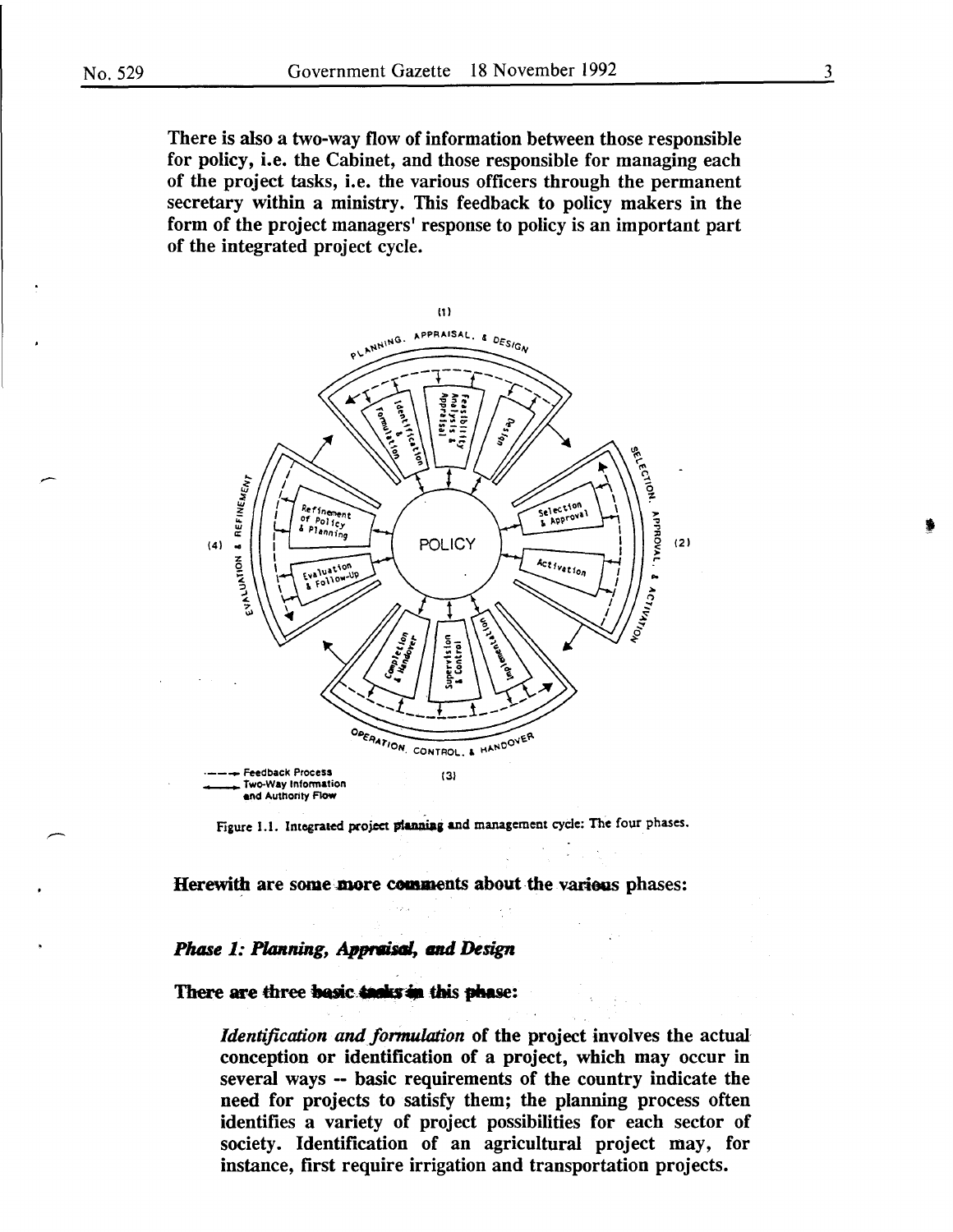After the project has been identified, its parameters must be defined. This is part of the formulation task. The formulation of a project involves the development of a statement in broad terms which shows the objectives and expected results of the project and provides an estimate of the various resources required to achieve them.

At this stage, project managers should provide feedback to the policy makers, i.e. the Cabinet, through the Director General of the National Planning Commission, so that policy issues with regard to the desirability of the project might be addressed.

The second task in this phase is *feasibility analysis and appraisal.*  Feasibility analysis is the process of determining if the project can be implemented. Appraisal is the evaluation of the ability of the project to succeed. Projects will proceed to the feasibility stage only if the decision makers, i.e. the Cabinet, find them desirable.

The last task within this phase is *design.* Of course, preliminary design criteria must be established before project feasibility and appraisal begin. Once it has been determined that the project will continue, the design proceeds. It establishes the basic programmes, allocates responsibilities, determines activities and resource, and sets down in operational form the areas of priority and functions to be carried out. All inputs relating to projects, including personnel, skills, technical requirements, and so on, must be determined at this point. Environmental factors, social criteria, and procedures must be assessed, and included.

At this stage, project documents should be prepared by the appropriate permanent secretary for submission to the potential donors through the Director General of the National Planning Commission and/or the relevant minister.

#### *Phase 2. Selection, Approval and Activation*

This phase has two major tasks:

*Selection and approval.* Selection takes place after the project has been accepted by the policy makers and funding organizations as meeting the feasibility criteria. The selection process is competitive as it determines the selection of one project over the other, and project selection requires negotiations to obtain formal approval from the minister, and then the Cabinet, funding agencies, be they the Namibian government, a foreign government, or any other donors/contributors.

j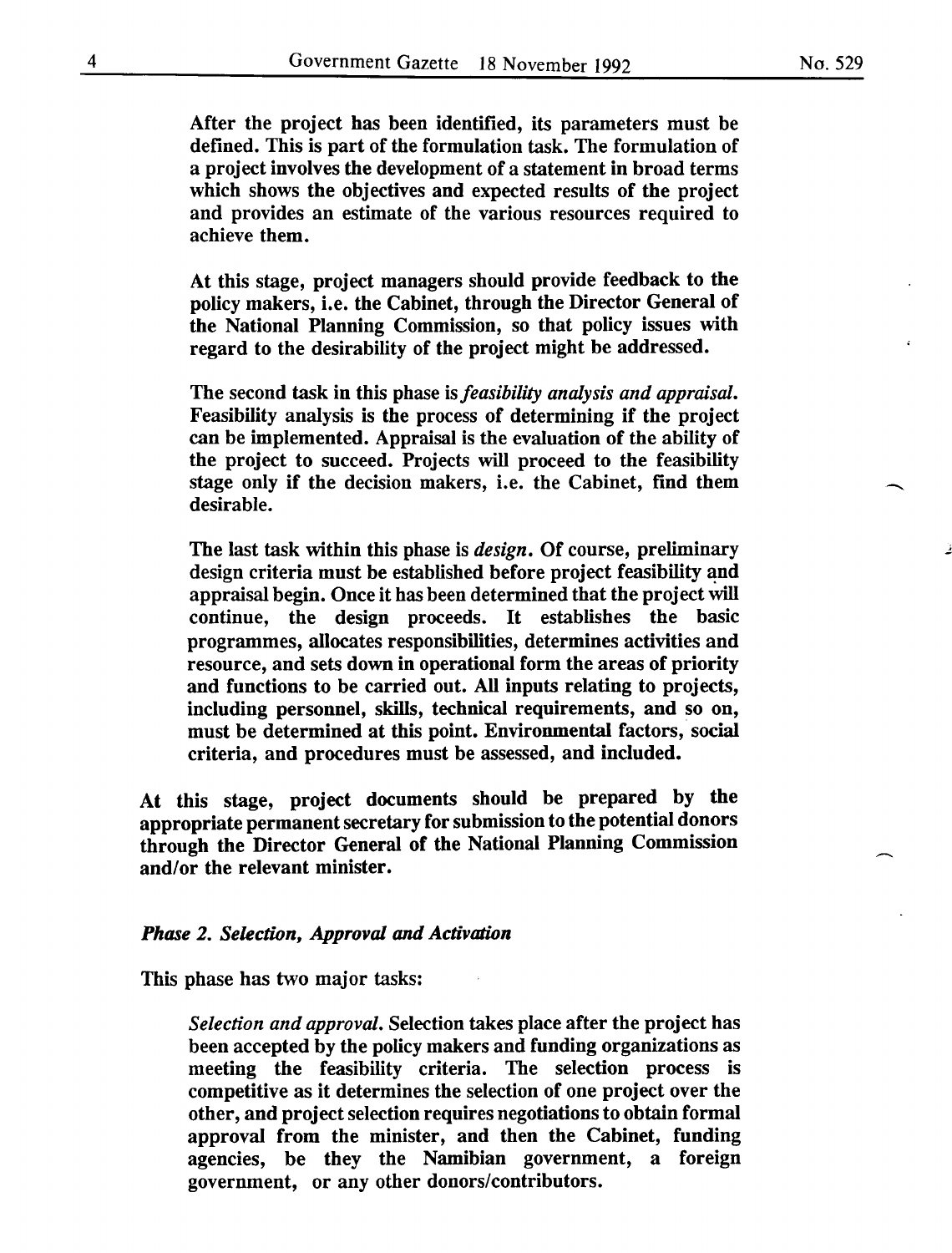Once funding is available, *activation* of the programme involves the coordination and allocation of resources to make the project operational.

At this stage, the actual work on the project is about to begin.

### *Phase 3: Operation, Control,* and *Handover*

This phase has three sets of tasks: *implementation, supervision,* and *completion and handover.* 

*Implementation* involves the allocation of tasks to groups within the project organization and is based on procedures set down during the two earlier phases. At this point, a final review of the project design and timetable is undertaken, and any necessary changes or adjustments are included. Schedules and time frames need to be established, and efficient feedback, communication, and other management information systems must be set up. The responsibility for implementation rests with the relevant permanent secretary. To succeed, the permanent secretary must work with organizations related to the project, and the minister who in turn is responsible for keeping the Cabinet informed of the progress.

The second task in this phase is *supervision and control.* At this point, specific management tools such as critical path method, CPM, programme evaluation and review technique, PERT, and other forms of network analysis are particularly useful. These control procedures are useful tools for initiating action to correct any deviation.

*Project completion* prepares the project for phasing out and *handover* to another form of administration, i.e. the relevant ministry.

As the project nears completion, special reporting systems should be set up so that full information on the project is available. Completion reports should be prepared for various authorities, including funding organizations and policy makers.

CPM and PERT can and should be utilized as aids in the systematic management of projects from their very inception. These techniques are particularly useful in: organizing and planning; analysing and comprehending; problem detecting and defining; alternative action simulating; improving (replanning) time and cost estimating; budgeting and scheduling; and coordinating and controlling, using time-oriented networks which reflect the interrelationships and dependencies among the project tasks (activities).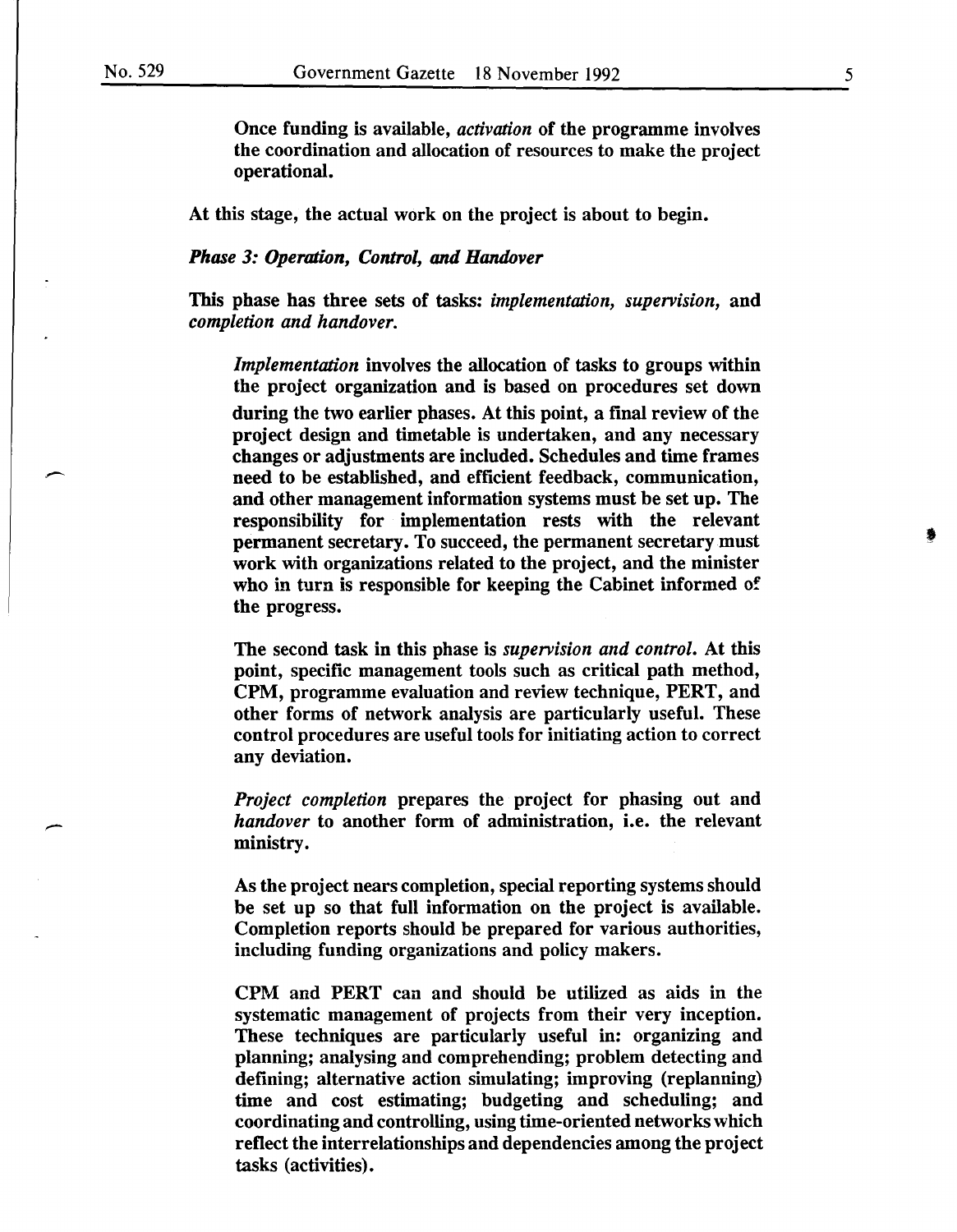#### *Phase 4: Evaluation* and *Refinement*

While it is possible to *evaluate* project results immediately, actual benefits -- both anticipated and unanticipated -- together with their side effects, may not become apparent until the project has been operating for some time. Evaluation thus needs to cover several time periods and will cover aspects such as: goal attainment, expected impact on a sector or on national development, influence on the political, social, cultural, and environmental factors relating to the project.

The second task, *refinement of policy and planning* requires that policy makers and managers will refine their procedures in the light of each completed project. Refinement of these procedures is an important contribution that the project can make to future development programmes.

In order to increase efficiency, all government ministries and departments are advised to follow the procedures outlined above for all projects.

Further, in order to ensure that no project is stalled as a consequence of delay in the release of funds, it has been decided that the Treasury should release funds to the implementing ministry on completion of each segment of the project, on the authority of a letter from the minister concerned.

(IPPMC details extracted from Louis J.Goodman, *Project Planning and Management: An Integrated System for Improving Productivity,* New York, Van Norstrand Reinhold, 1988)

#### 2. Appeal for New Project Aid

There have been instances of our having been unable to meet certain conditions for securing new project aid. A few of the reasons for this inability are the lack of project inception, tack of local financing, and lack of capacity to implement the project. Whatever the limitations, the end result is that the nation loses out on development opportunity. However, most of these limitations can be overcome with advance planning. The first step is, of course, the planning, appraisal, and design of projects on the basis of which funding can be sought.

In order to plan ahead for the next year, the various ministries are requested to submit their reports on various projects that they wish donor agencies to consider for funding in 1993/94. Reports being sought are not just on the continuation projects but also on new projects. Initiation of new projects should be given priority as they help approximate developmental goals and allow aid to be utilized more constructively. Reports on new projects, in line with IPPMC

蠢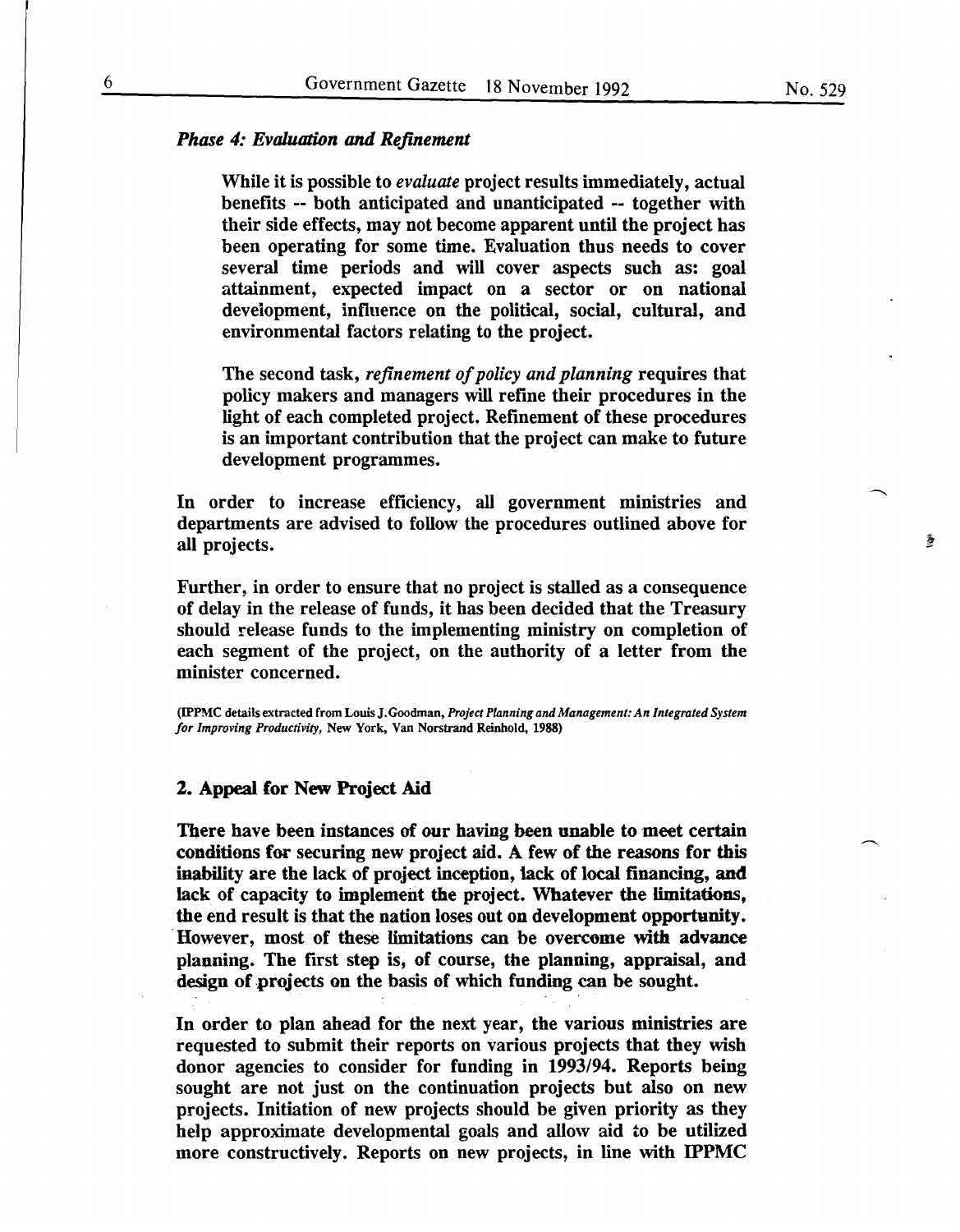guidelines, should be submitted to the Director General of the National Planning Commission by the end of March 1993 so that he may make his submission to the Cabinet for prioritizing the various projects, and the government has sufficient time to approach the various donor agencies well before the compilation of the national budget.

#### 3. Local Trips Undertaken by Ministers

Certain ministers' constituencies coincide with their home areas. While these ministers are expected to visit their constituencies, there is always a possibility that they might be accused of "going home" at government expense.

Secondly, while it is appreciated that the ministers are, as per their entitlement, allowed to use their vehicles twenty-four hours a day and as they deem fit, it would be desirable particularly during the election period, for them to use their vehicles in a way that would avoid any undue suspicion and accusations. For instance, accusation could be levelled that a minister who uses an official vehicle for election purposes places other contenders at a disadvantage. While it is appreciated that in many other democracies such restrictions are not imposed (e.g. in the US, the president and the vice-president use Air Force One and Air Force Two throughout the campaign, and in state elections, all incumbents use their official vehicles), we in Namibia should impose voluntary restriction on such use.

Therefore, it would be desirable for a minister who is going to any constituency to address a party rally to use his/her private car. However, if the minister has an official duty in the same area and is planning to stay on for a political rally, he/she may use his official car to transact official business, and then park it, say at the Regional Commissioner's office, and use private car to go to the rally.

#### *Absence from Windhoek*

There is a iendency amongst some ministers to take a whole week off "to attend to their constituency responsibilities." Such long absence from Windhoek does not go down well particularly in view of the fact that many ministries have serious administrative problems that require the ministers' presence in Windhoek. Ministers must therefore keep their absence from Windhoek to the very minimum.

#### 4. Overseas Trips Undertaken by Ministers

Ministers planning any overseas trips seek permission for embarking on such a trip from the Prime Minister. Permission is normally granted where the trip is considered to be a part of ministerial duties.

7